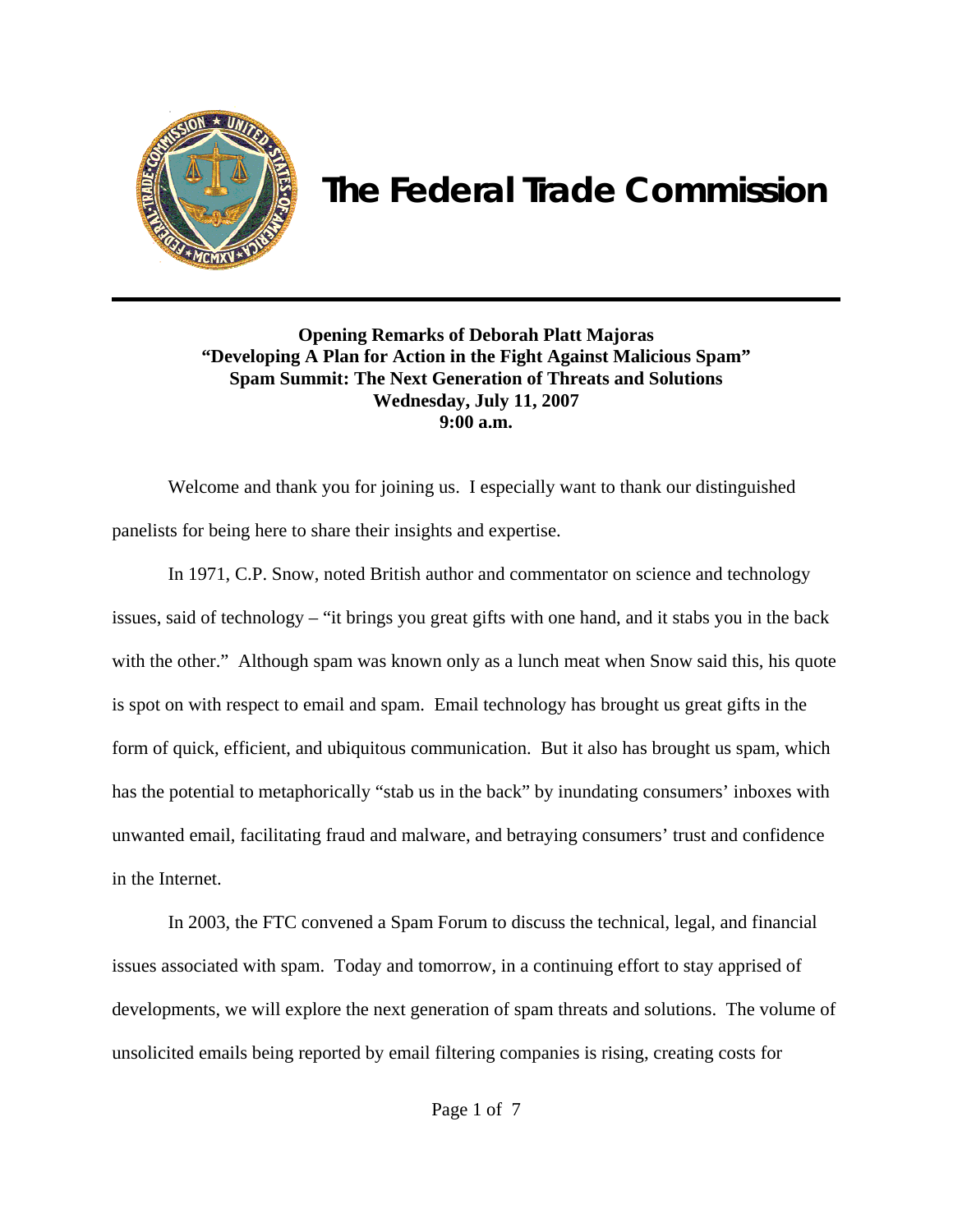businesses and consumers alike. Botnets – networks of hijacked personal computers that spammers use to conceal their identities – have become the preferred method for sending spam. Even more troubling, spam reaching consumers' inboxes is more often being used to launch phishing attacks and to deliver malicious code or "malware" to consumers' computers.

This new generation of malicious spam goes beyond mere annoyance – it can result in significant harm to consumers and undermine the stability of the Internet and email in particular. If you click on a link in an email message, you may be lured to a website that will either trick you into divulging your personally identifying information, or infect your computer with spyware or other types of malware. Even merely opening a malicious email can subject you to harm from malware.<sup>1</sup> The surreptitious deployment of such malware can result in slowed computer performance; installation of key-logger software that can record and report your every keystroke; the spread of computer viruses; and the hijacking of your computer for use as a botnet.

In addition, new threats to communications media other than email are knocking on the door. Spam's cousins, SPIM (spam over instant messaging), SPIT (spam over internet telephony), and spam to mobile devices, threaten to undermine the benefits of mobile services and Internet telephony in the same way as spam. Social networking web sites have become yet another frontier for spam messages. The lessons we have learned and continue to learn from spam also will be valuable as we begin to address, or even better avoid, similar problems for other communications technologies.

<sup>&</sup>lt;sup>1</sup> Cited originally in our Report to Congress concerning the effectiveness of the CAN-SPAM Act. http://www.ftc.gov/reports/canspam05/051220canspamrpt.pdf. "Effectiveness and Enforcement of the CAN-SPAM Act: A Report to Congress" at 17 (December 2005).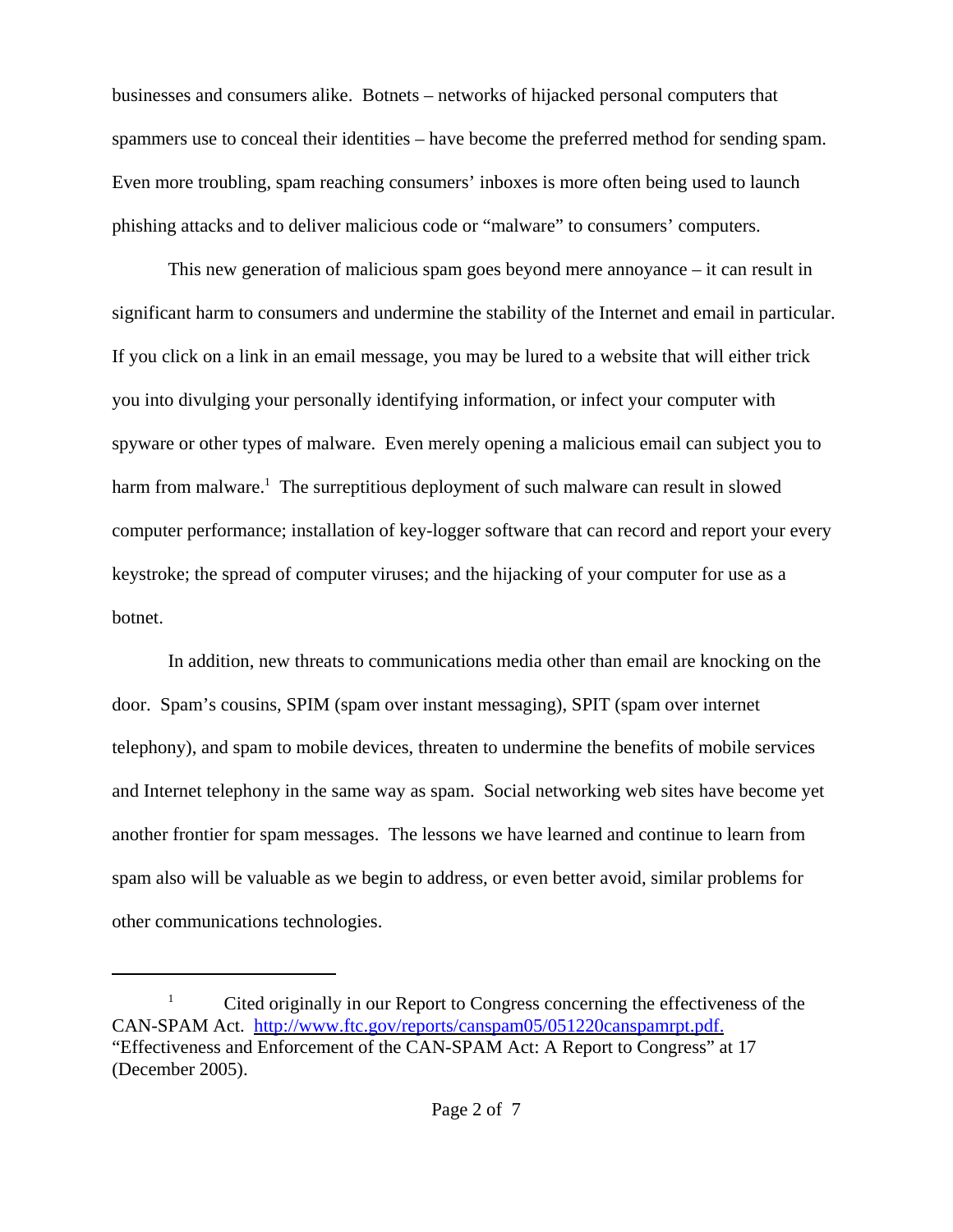We must work to combat malicious spam in several ways. The first way is through law enforcement. We cannot permit the electronic world to become a lawless frontier. The FTC has engaged in aggressive law enforcement to combat spam. Since 1997, the Commission has aggressively pursued deceptive and unfair practices perpetrated through spam in 89 law enforcement actions against 142 individuals and 99 companies, with 26 of the cases filed after Congress enacted the CAN-SPAM Act. For example, in one recent case, *FTC v. Dugger,* the FTC sought to stop the underlying use of botnets to send spam. The Commission alleged that the defendants relayed sexually-explicit commercial e-mails through other people's home computers without their knowledge or consent in violation of the CAN-SPAM Act.<sup>2</sup> Under the final order obtained in the case, the defendants are barred from violating the CAN-SPAM Act and required to turn over all of their ill-gotten gains. The defendants also are required to obtain the authorization of a computer's owner before using it to send commercial email and to inform the owner how the computer will be used.

Of course, malicious spam also can be a means to disseminate spyware, or other malware that causes some of the same problems as spyware. The FTC has actively pursued spyware companies using its authority under Section 5 of the FTC Act, bringing over 11 law enforcement actions in the past two years.<sup>3</sup>

<sup>&</sup>lt;sup>2</sup> Section 5(b)(3) of CAN-SPAM, 15 U.S.C. § 7704(b)(3), states: It is unlawful for any person knowingly to relay or retransmit a commercial electronic mail message that is unlawful under subsection (a) from a protected computer or computer network that such person has accessed without authorization.

<sup>3</sup> These actions have reaffirmed three key principles. First, a consumer's computer belongs to him or her, not the software distributor. Second, buried disclosures about software and its effects are not adequate, just as they have never been adequate in traditional areas of commerce. And third, if a distributor puts an unwanted program on a consumer's computer, he or she must be able to uninstall or disable it.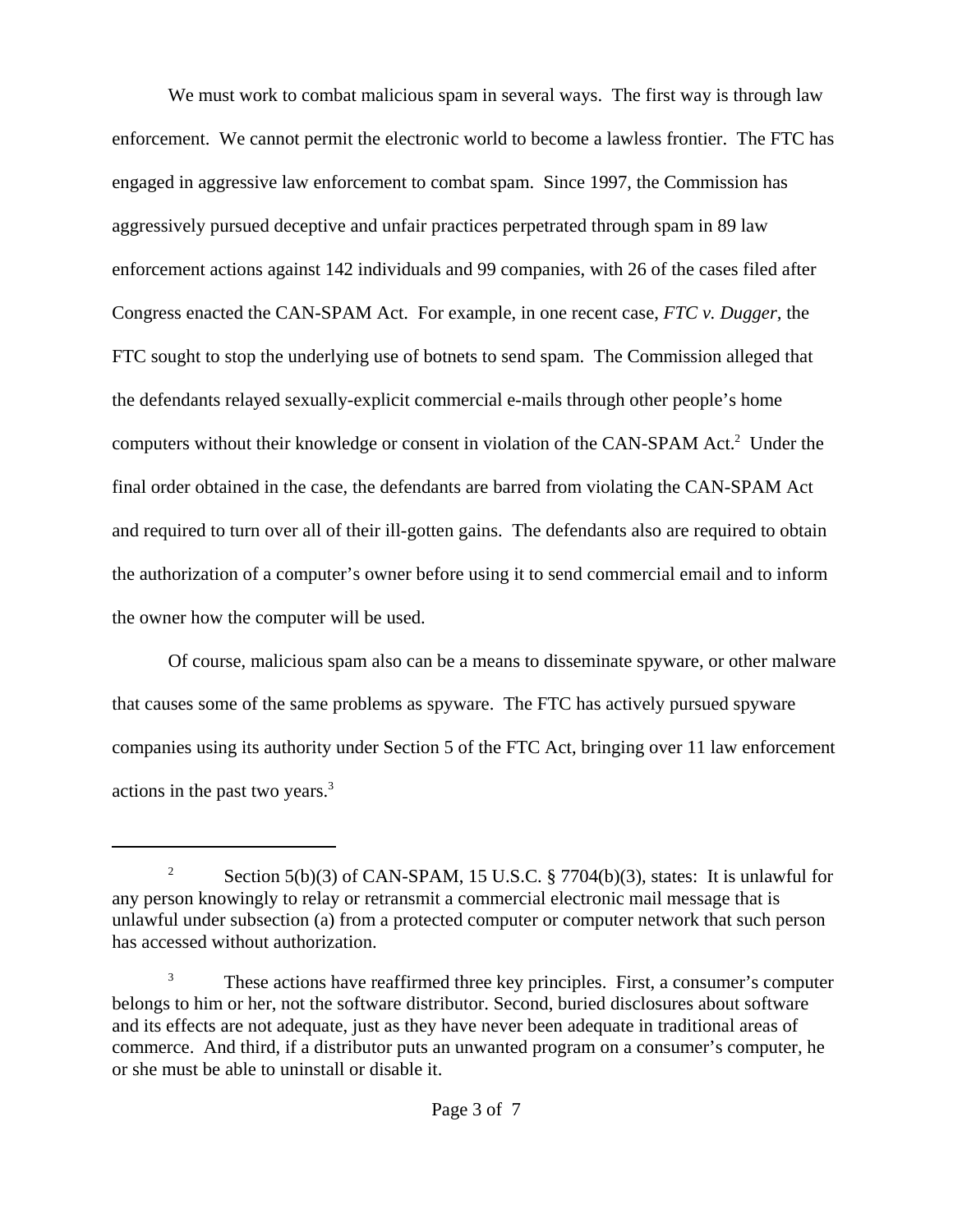In most instances, the acts of malicious spammers are inherently criminal, and criminal law enforcement agencies are best suited to expertly shut down their criminal operations. For example, in June, the FBI and Department of Justice announced a crackdown on botnets and those who control them. As part of this operation, the FBI and DOJ identified more than one million personal computers infected with malware that allowed them to be hijacked and used as part of an army of bots to attack other computers, spread malware, or send spam.<sup>4</sup> To date, the crackdown has netted three arrests: Robert Soloway, who allegedly sold spam kits and access to botnets for spamming; James Brewer, who allegedly compromised more than 10,000 PCs around the world; and Jason Downey, who allegedly ran a botnet used to conduct distributed denial of service (DDoS) attacks. While there is no single solution to halt the use of botnets and malware completely, these large scale arrests and criminal law enforcement actions are significant.

A second way to defend ourselves from malicious spam is knowledge – knowing with whom we are interacting. Just as we can ask visitors to swipe identification badges and use biometric identifiers to verify who is entering our physical space, we can use authentication technology to verify who is entering our electronic space. At the Commission's November 2004 Email Authentication Summit, cosponsored with the Department of Commerce's National Institute of Standards and Technology, the Commission gathered a wide spectrum of interested parties to find a solution to the problem of email anonymity, with the goal of invigorating the search for - and agreement on - viable email authentication tools. Since that time, domain-level email authentication and email reputation services have been adopted at higher levels: over

<sup>4</sup> Over 1 Million Potential Victims of Botnet Cyber Crime, http://www.fbi.gov/pressrel/pressrel07/botnet061307.htm, (June 13, 2007).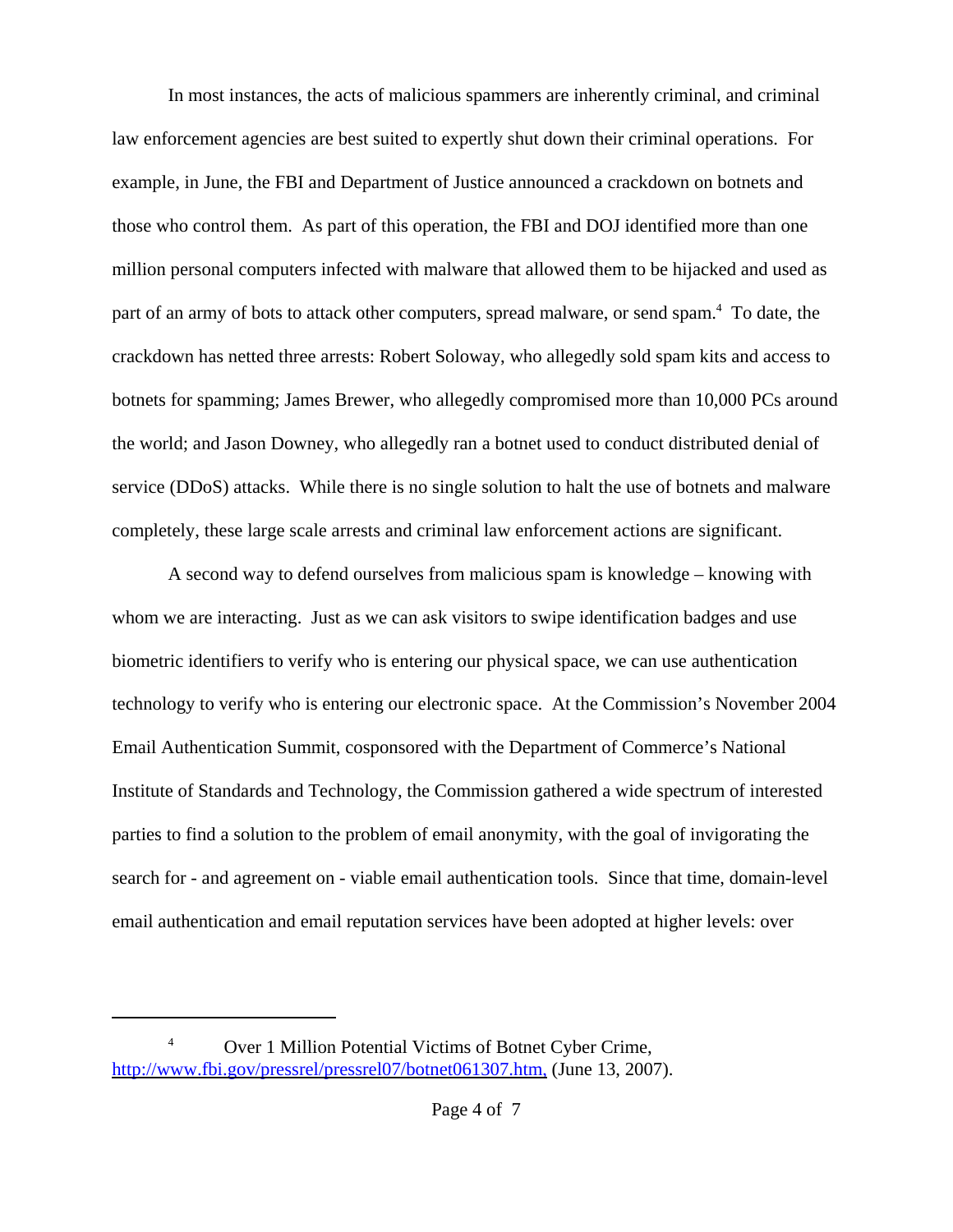seventy percent of the Fortune 100 authenticate their outbound email,<sup>5</sup> while over twenty-five percent of the Fortune 500 authenticate their outbound email;<sup>6</sup> trade associations such as the Direct Marketing Association and the Email Sender and Provider Coalition even require their members to authenticate their email.<sup>7</sup> The Commission urges the continued improvement in anti-spam technology and, in particular, domain-level authentication. This technology, paired with reputation and accreditation systems, holds the greatest promise for preventing spammers from operating anonymously. The Commission intends to continue to work to spur industry efforts to create and deploy authentication technologies even more broadly.

Third, to protect ourselves, we must practice self-defense. As consumers, we all must learn how to spot, avoid, and defend ourselves against malicious spam. The FTC has taken steps to educate consumers about how to avoid problems with phishing, malware, and spambots in a consumer alert, "Botnets and Hackers and Spam (Oh, My!)" and on its comprehensive website, "OnguardOnline.gov." These education materials encourage consumers to use anti-virus and anti-spyware software and to keep the software up-to-date, among other tips. During this Summit, we will explore other measures that both consumers and businesses can take to further empower themselves in the fight against malicious spam.

<sup>&</sup>lt;sup>5</sup> Over 70% of Fortune 100 Companies Authenticating Email Messages through Email Service Providers, Compliance with Email Service Provider Coalition Mandate Drives Wide Adoption by Major Brands, http://www.espcoalition.org/110905fortune.php (November 29, 2005).

Fortune 500 Demonstrates Commitment to Online Safety, http://www.aotalliance.org/news/F500leaders3\_6.html, (March 7, 2007).

<sup>&</sup>lt;sup>7</sup> DMA Requires Members to Adopt E-Mail Authentication Systems, http://www.the-dma.org/cgi/dispannouncements?article=373, (October 17, 2005); Email Sender and Provider Coalition Issues Email Authentication Position Statement at INBOX West 2005, http://www.espcoalition.org/060105eaps.php. (June 1, 2005).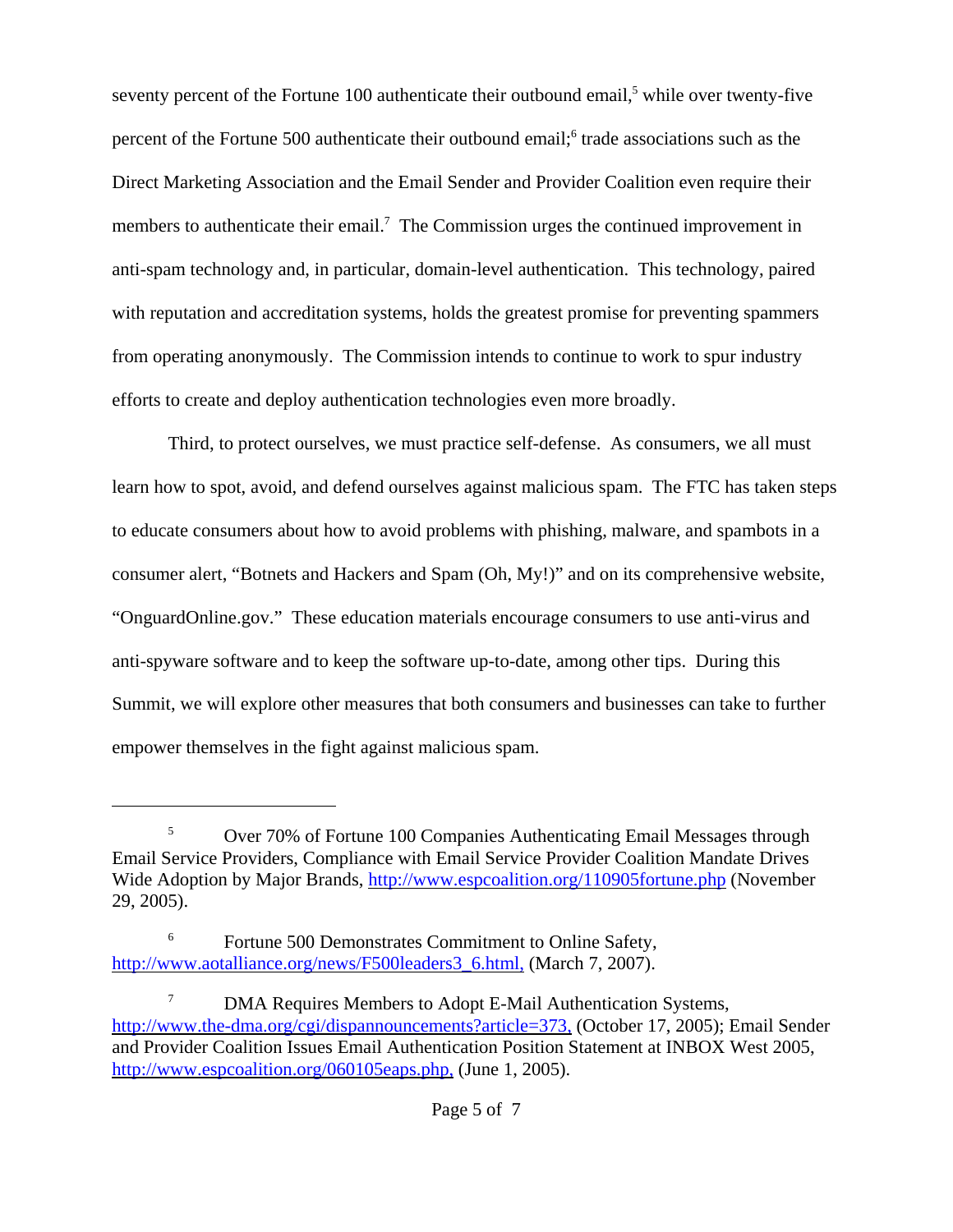Fourth, just as we sometimes need help to protect ourselves in the physical world, collaboration among stakeholders in the electronic world is invaluable in the fight against malicious spam. Given the technical aspects of the spam problem, continued collaboration with experts from the technical community, including Internet Service Providers and email filtering companies, will strengthen efforts in the fight against malicious spam. In addition, because of the global nature of malicious spam, international cooperation is essential. Most of our enforcement actions involving spam have had an international component, and we have cooperated with foreign enforcement agencies on many of them. In addition to cooperating with foreign partners on individual cases, the FTC is active in the London Action Plan initiative, an informal network of spam enforcers and industry representative from over 20 countries that allows participants to discuss cases, investigation techniques, and educational initiatives. The recently-enacted US SAFE WEB Act, which gives us authority to cooperate more closely with our foreign counterparts, gives us tools we need to strengthen our enforcement program, and we are using those tools now to share information with our overseas counterparts.

My hope is that, at this two-day summit, you will work with us to further explore the problem and these and new approaches. By the end of the summit, we want to have a record that:

- defines the malicious spam problem;
- identifies methods used for sending malicious spam;
- uncovers the malware economy;
- identifies threats that malicious spam poses to emerging platforms such as mobile devices and social networking websites;
- examines methods that law enforcement can deploy to deter malicious spammers